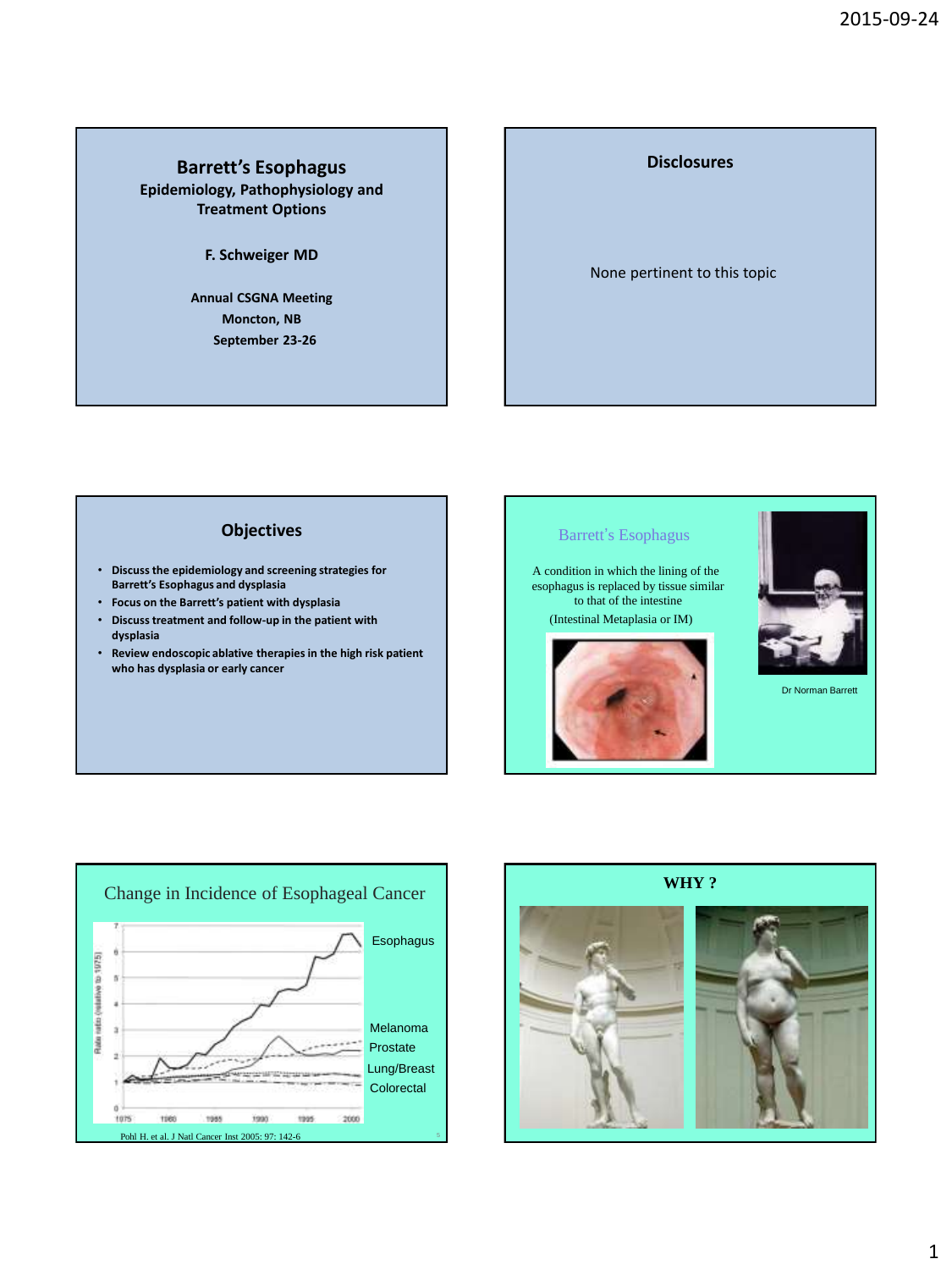# Diagnosis

- Endoscopy : Long segment > 3 cm Short segment < 3 cm
- Histology : intestinal metaplasia with goblet cells (USA)
	- mucous-secreting columnar cells without GCs (UK)



# **Prevalence of Barrett's Esophagus** Autopsy studies : **0.4 %** (LSBE) EGD for any indication EGD for GERD  $1 - 2\%$  5 – 15 % Cameron AJ et al. Gastroenterology 1990;99:918-22 Ronkainen J et al. Gastroenterology 2005;129:1825-31

#### **Risk Factors for Barrett's Esophagus**

- Older age
- White race (non-Hispanic)
- Male sex
- GERD (10-15 % will have BE)
- Age < 30 at onset of GERD symptoms
- Hiatal hernia
- Central Obesity with intra-abdominal fat distribution
- Metabolic syndrome
- Tobacco use
- Family history of GERD, BE, or esophageal adenocarcinoma
- Obstructive sleep apnea
- Low birth weight for gestational age
- Consumption of red meat and processed meat

#### Protective Factors for Barrett's Esophagus

- Use of NSAIDS
- Use of statins
- Helicobacter pylori infection
- Diet high in fruits and vegetables
- Tall height

Abnet CC et al. Eur J Cancer 2008;44:465-71

#### Screening for Barrett's Esophagus

- Observational studies : patients with BE associated cancers diagnosed by surveillance endoscopy have earlier stage tumors and higher survival rates than those who present with symptoms
- 40% of cancer patients report no GERD symptoms
- < 10% of patients with Ca have a prior diagnosis of BE
- Recent case-control study challenged the efficacy of surveillance for cancer prevention among patients with BE

Corley DA et al. Gastroenterology 2013;145:312-9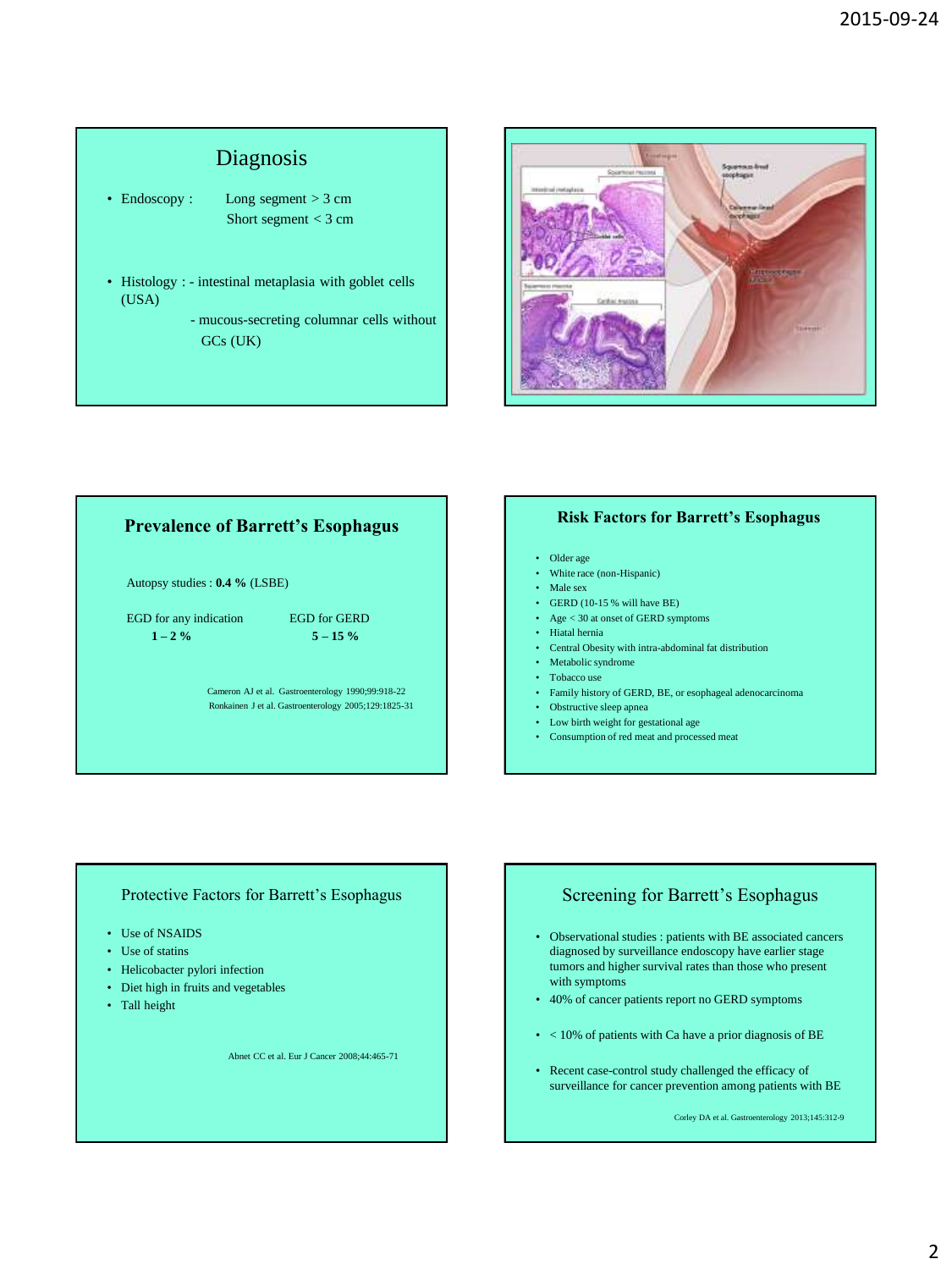# Screening for Barrett's Esophagus

• **Advanced Endoscopic Imaging Techniques for Screening**

- -- Dye-based chromoendoscopy
- -- Optical and digital chromoendoscopy
- -- Autofluorescence endoscopy
- -- Confocal laser endomicroscopy
- -- Optical coherence tomography
- -- Narrow band imaging
- **Biopsies:** -- abnormalities in p53 expression
	- -- cellular DNA content (flow cytometry)
		- -- cytogenetic abnormalities (FISH)

# Screening for Barrett's Esophagus

#### **Minimally Invasive Screening Techniques**

Video capsule endoscopy- currently not cost-effective

Transnasal endoscopy

Esophageal Capsule Cytology (Cytosponge)





#### **Risk of Cancer in Barrett's Esophagus**

- True incidence of cancer in BE:  $0.1 0.3\%$ /year
- Life time risk for a patient with non-dysplastic BE is in the range of  $5 - 8$ %

 Desai TK et al. GUT 2012;61:970-6 Wani S et al. Clin Gastro Hepatol 2011;9:220-7 Hvid-Jensen F et al. NEJM 2011;365:1375-83

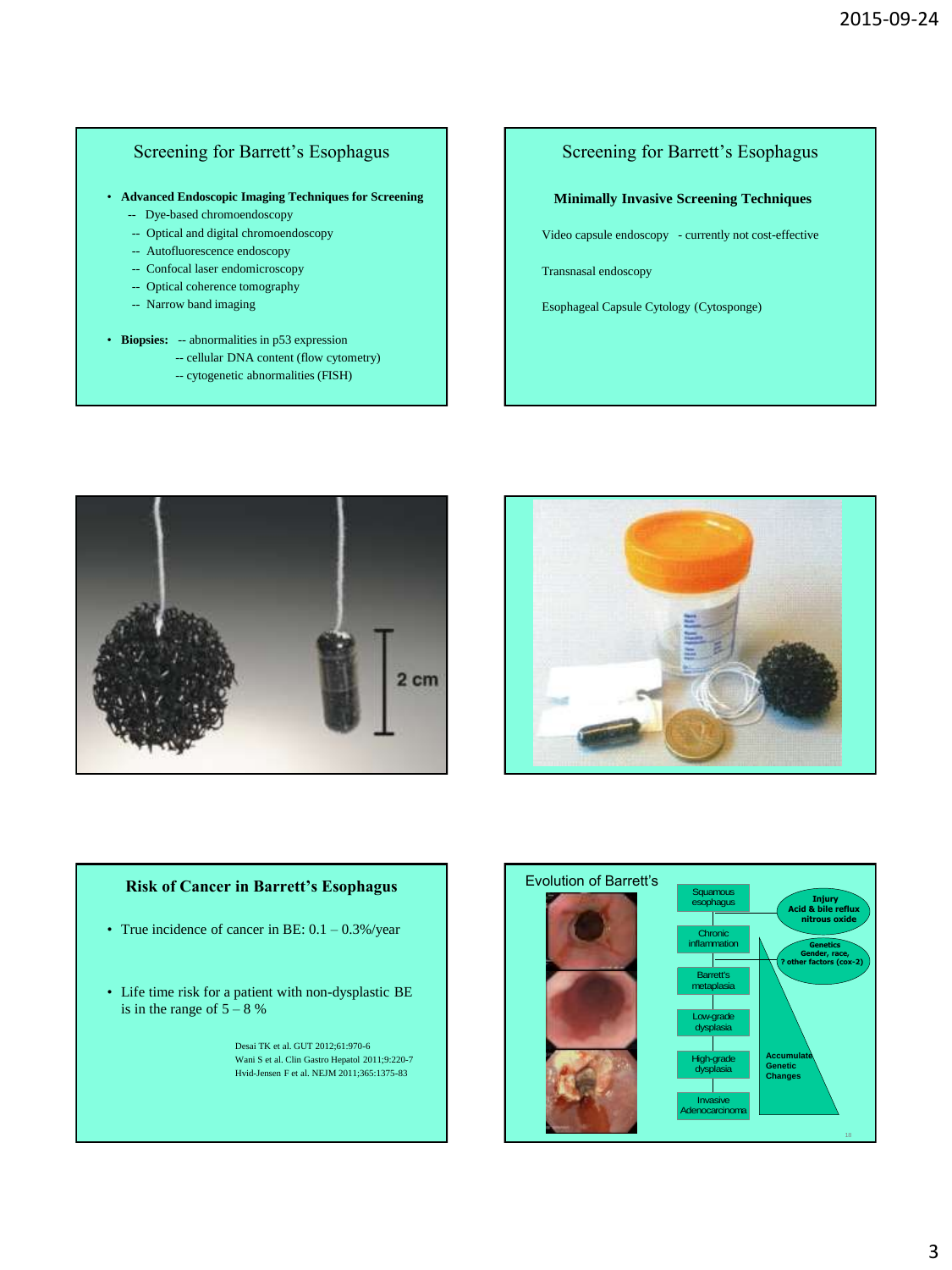#### **Dysplasia**

- Epithelial cells have acquired genetic alterations that predispose them to the development of malignancy
- Often not identified endoscopically
- Patchy
- Seattle Protocol : 4 quadrant biopsies q 1 -2 cm + any focal abnormalities; jumbo forceps
- Inter-observer variability

 Levine et al. Am J Gastro 2000 Weinstein et al. Gastro Endo Clin North Am 2000









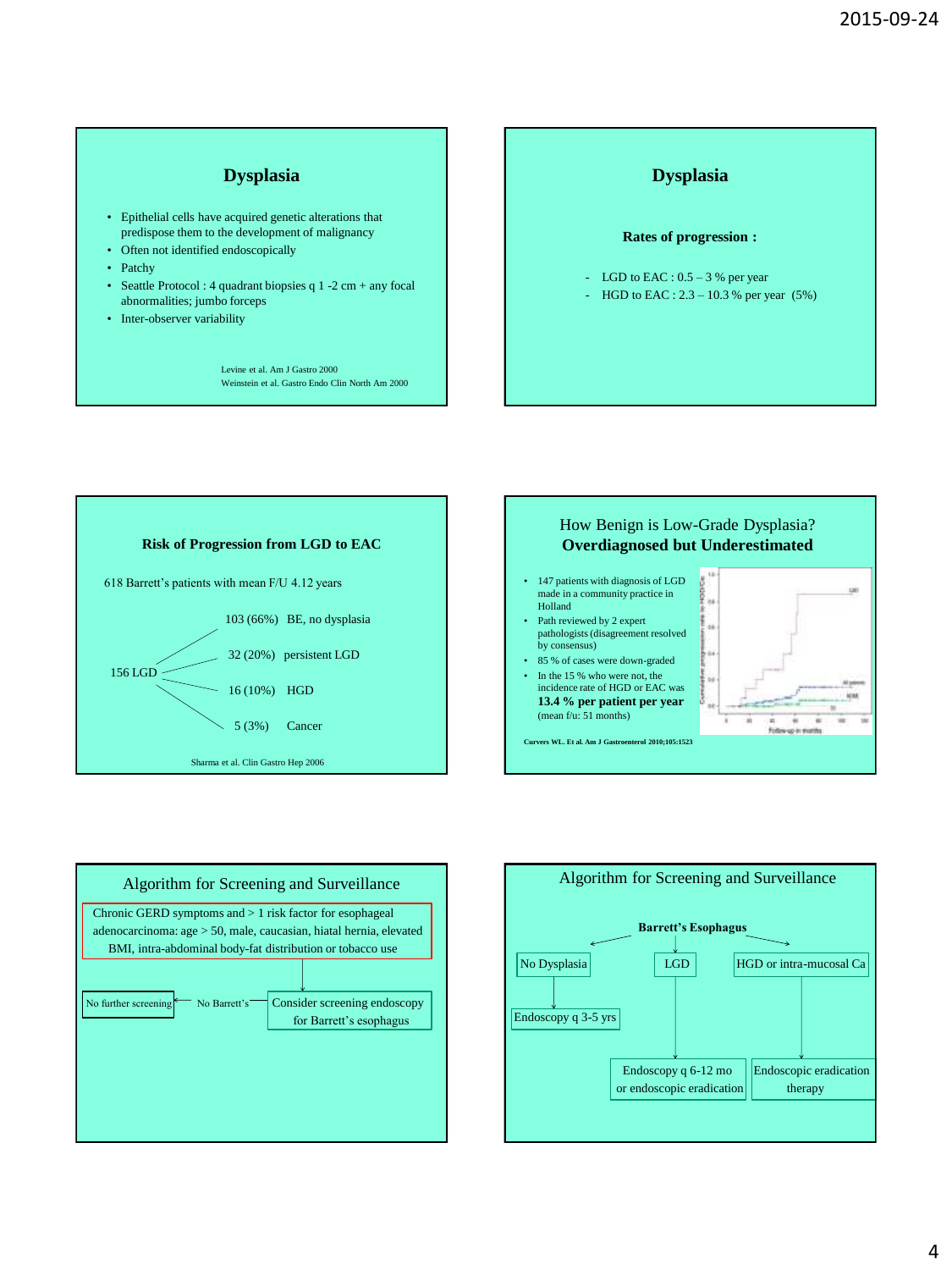#### Guidelines for LGD

- Review biopsies with expert pathologists to confirm diagnosis
- Repeat endoscopy in 6 months
- EGD annually if LGD persists or in 3 years if there is no LGD on 2 consecutive endoscopies

Wang et al. AJG 2008



#### **Esophagectomy for HGD/early Adenocarcinoma**

- Operative mortality : 2 10 %
- Early morbidity : 15 32 %
- Long-term morbidity : 75 %
- Recurrent intestinal metaplasia
- Average LOS : 20 days

 Birkmeyer NEJM 2002 Viklund Eur J Cancer 2006 Chang et al. Ann Thor Surg 2008



#### **Acid Suppression in Barrett's Esophagus**

- No long-term prospective clinical trials
- Refluxed acid can cause inflammation, ds DNA breaks, and increased cell proliferation
- PPIs relieve symptoms, heal inflammation and reduce proliferation, but may increase gastrin levels
- Observational studies suggest beneficial response

#### **Acid Suppression in Barrett's Esophagus**

- Multicenter prospective cohort study
- 540 patients with Barrett's
- Median follow-up of 5.2 years
- 7 % developed HGD or EAC
- PPIs reduced risk of neoplastic progression by 75 %

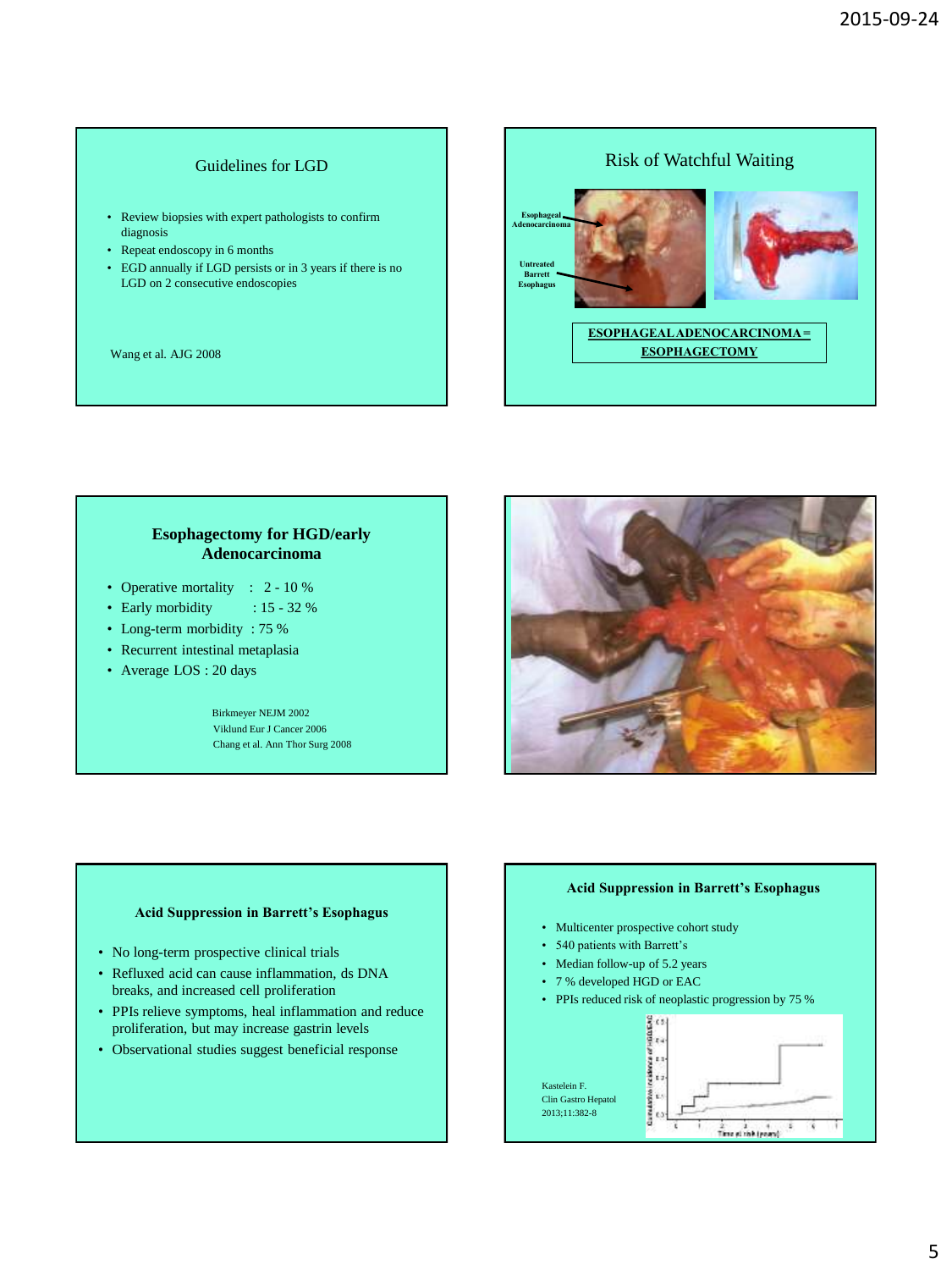#### **Anti-Reflux Surgery**

- Bile acids can also cause ds DNA breaks and might contribute to carcinogenesis
- Anti-reflux surgery can prevent reflux of all gastric contents
- Surgery is not more effective than PPI therapy in preventing cancer

Spechler SJ. Dig Dis 2014;32:156-63

### **Barrett's Esophagus: Endoscopic Therapy**



#### **Risk Modifiers for Potential Metastasis**

| <b>Factor</b>              | <b>Increased Metastatic</b><br><b>Potential</b> | <b>Decreased Metastatic</b><br><b>Potential</b> |
|----------------------------|-------------------------------------------------|-------------------------------------------------|
| Tumor Appearance           | <b>U</b> cerated                                | Flat or Polypoid                                |
| Tumor Size                 | $> 2$ cm                                        | $< 2$ cm                                        |
| Depth of Invasion          | Into Submucosa, > 500 um                        | Intramucosal. $<$ 500 um                        |
| Differentiation            | Poorly Differentiated                           | Well Differentiated                             |
| Angiolymphatic<br>Invasion | Presence Increases                              | <b>Absence Decreases</b>                        |





# Endoscopic Eradication of Dysplasia Endomucosal Resection

• Therapy and most accurate means to delineate depth of invasion

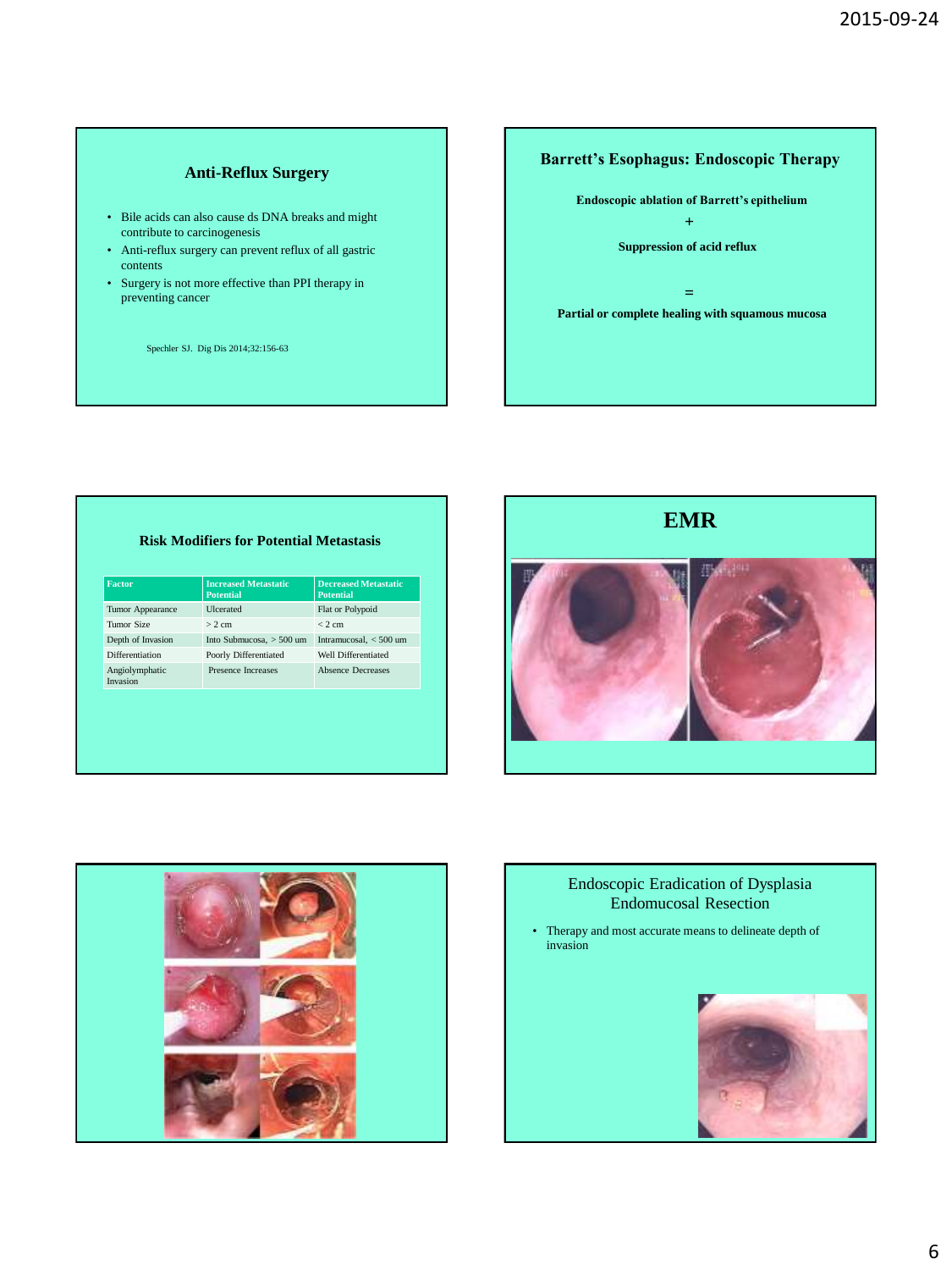## **EMR**

• Recurrence of intra-mucosal CA or HGD is unacceptably high if EMR is the only therapy leaving intestinal metaplasia behind

Pech et al. GUT 2008;57:1200-6



#### **Long-term Efficacy and Safety of Endoscopic Resection for Patients with Mucosal Adenocarcinoma of the Esophagus**

- 1000 consecutive patients
- 481 SSBE; 519 LSBE
- All treated by EMR
- Excluded any submucosal extensions
- Follow-up period :  $56.6 +/- 33.4$  months

Pech O, et al Gastroenterology 2014;146:652-660

**Long-term Efficacy and Safety of Endoscopic Resection for Patients with Mucosal Adenocarcinoma of the Esophagus**

#### **RESULTS**

- 963 (96.3 %) complete remission
	- --- 12 (3.7 %) surgery for failed endo therapy
	- --- Tumor-related deaths 2 (0.2%)
- Recurrence of neoplasia: 140 patients  $(14.5\%)$  endo reTx successful in 115
- Long-term complete Remission rate : 93.8 %
- Major complications in 15 pts. All treated endoscopically

Pech O, et al Gastroenterology 2014;146:652-660

#### **EMR**

#### **Limitations/Risks:**

- Lesion should be small,  $\langle 2cm \rangle$
- Lesion must be liftable/polypoid
- Must be short segment Barrett's if complete removal is planned
- Increased incidence of strictures

#### **Radiofrequency Ablation**

- Bipolar electrode array and a generator that delivers a fixed amount of thermal radiofrequency energy that results in uniform tissue dissipation to a depth of 0.5 mm.
- Devices: HALO 360; HALO 90; HALO Ultra 90
- 
- 
- 
- 
- 
- 
-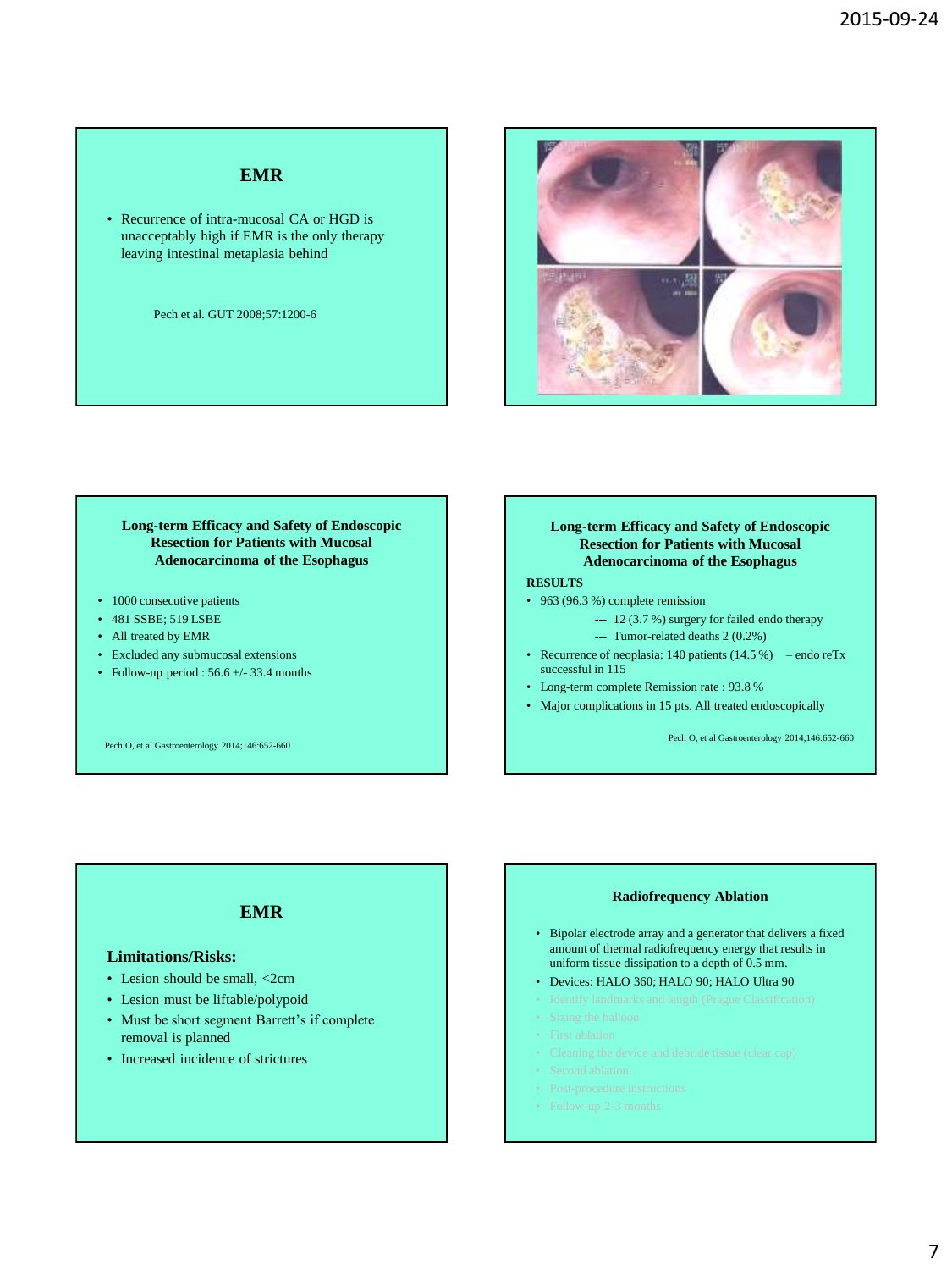

#### **Radiofrequency Ablation**

- Bipolar electrode array and a generator that delivers a fixed amount of thermal radiofrequency energy that results in uniform tissue dissipation to a depth of 0.5 mm.
- Devices: HALO 360; HALO 90; HALO Ultra 90
- Identify landmarks and length (Prague Classification)
- Sizing the balloon
- 
- 
- 
- 
- 



#### **Radiofrequency Ablation**

- 
- 
- 
- First ablation
- 
- 
- 
- 



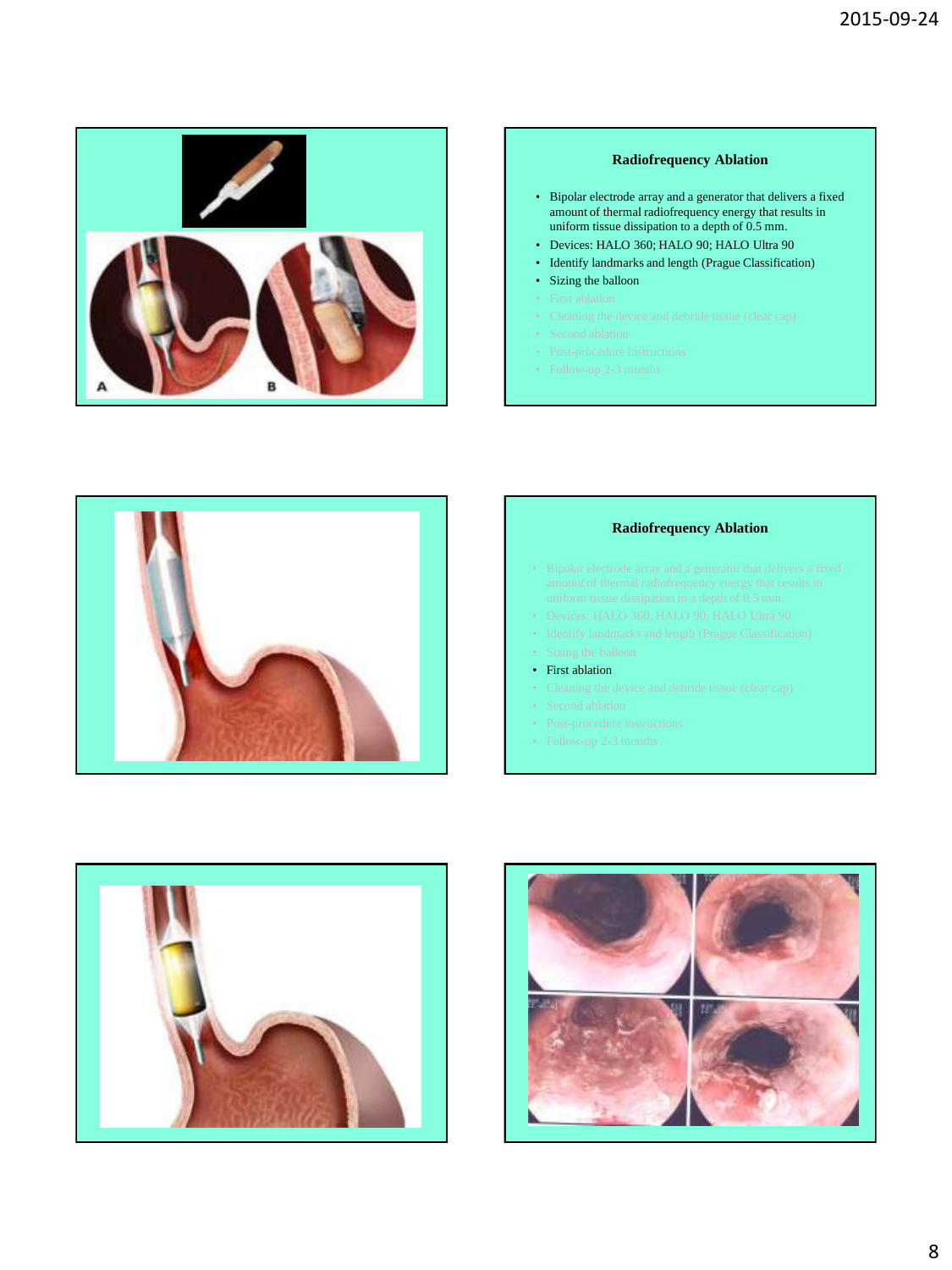#### **Radiofrequency Ablation**

- 
- 
- 
- 
- 
- Cleaning the device and debride tissue (clear cap)
- Second ablation
- Post-procedure instructions
- Follow-up 2-3 months





#### **Systematic Review Comparing RFA and Complete EMR in the Treatment of Barrett's**

- **22 studies; 1087 patients; 532 cEMR, 555 RFA**
- **Dysplasia was effectively eradicated at the end of treatment in 95 % after complete EMR and 92 % after RFA**
- **Over a median follow-up of 23 months it was maintained in 95 % after EMR and 94 % after RFA**
	- **Adverse events : - 12 % in complete EMR (38% strictures) - 2.5 % in RFA (4% strictures)**

Chadwick B et al. Gastrointest Endoscopy 2014;79;718-31



#### **RECURRENCE IN PATIENTS WITH CE-IM AFTER SUCCESSFUL RFA FOR DYSPLASTIC BE**

| <b>Author</b>                           | Year | # of Patients under<br>surveillance | <b>Median length of</b><br>FU (months) | <b>Recurrence</b><br>Rate<br>$\frac{9}{6}$ /year |  |
|-----------------------------------------|------|-------------------------------------|----------------------------------------|--------------------------------------------------|--|
| Pouw                                    | 2008 | 43                                  | 21                                     | 6.6                                              |  |
| Gondrie                                 | 2008 | 11                                  | 14                                     | 7.8                                              |  |
| Gondrie                                 | 2008 | 12                                  | 9.5                                    | 0.0                                              |  |
| Pouw                                    | 2010 | 23                                  | 22.                                    | 7.1                                              |  |
| Herrero                                 | 2011 | 19                                  | 21                                     | 15.0                                             |  |
| Van Vilsteren                           | 2011 | 2.1                                 | 15                                     | 15.2.                                            |  |
| Vaccaro                                 | 2011 | 47                                  | 13.3                                   | 28.8                                             |  |
| Shaheen                                 | 2011 | 108                                 | 36                                     | 4.3                                              |  |
| Orman ES et al. Am J Gastro 2013:186-95 |      |                                     |                                        |                                                  |  |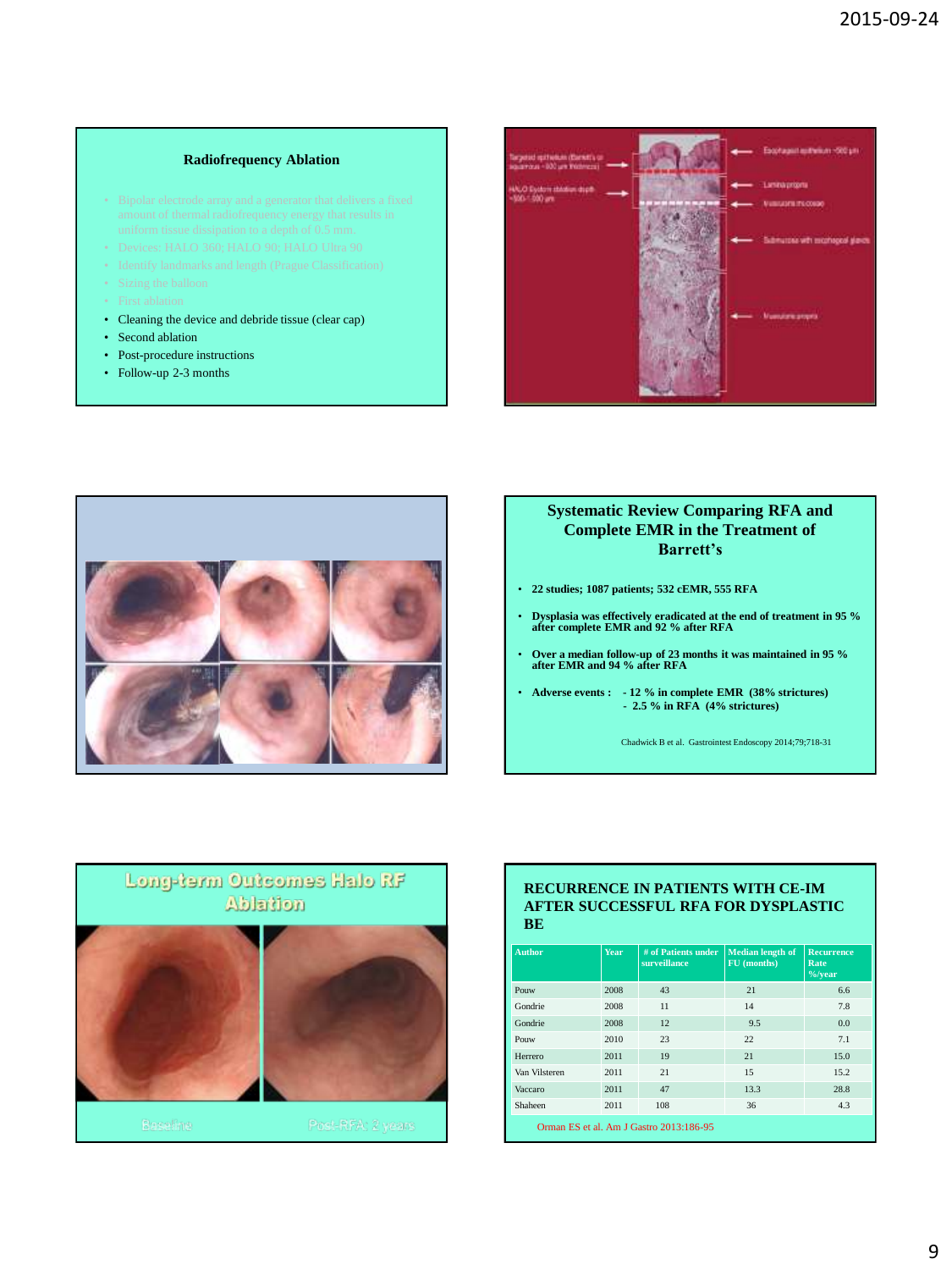#### **Durability and Predictors of Successful Radiofrequency Ablation for Barrett's**

• US RFA registry: 5521 patients; 3728 had Bxs > 12 months • 1634 (30 %) met inclusion criteria with FU of 2.4 years after CEIM

#### **Results:**

- 85 % achieved complete remission
- **IM recurred in 334 (20%)**
- 287/334 were non-dysplastic or indefinite for dysplasia
- Patients with recurrence were more likely to be older, have LSBE, non-Caucasians, have dysplastic BE before Tx and needed more Tx sessions

Pasricha S et al. Clin Gastro Hep 2014



#### **Moncton Hospital Experience with RFA (HALO)**

- Ist patient treated November 2009
- # of patients treated so far: 60
- Mean Age 63.8 years  $(Range: 43 82)$
- 50 Males; 10 Females

#### **Moncton Hospital Experience with RFA (HALO)**

| Pathology              | # of Patients |  |
|------------------------|---------------|--|
|                        |               |  |
| Adenocarcinoma in situ | 17            |  |
| High Grade Dysplasia   | 36            |  |
| Low Grade Dysplasia    | 7             |  |
| Submucosal invasion    | 4             |  |
|                        |               |  |
| <b>SSBE</b>            | 21            |  |
| <b>LSBE</b>            | 39            |  |
| <b>Prior EMR</b>       | 36            |  |
|                        |               |  |

#### **Moncton Hospital Experience with RFA (HALO) n = 60**

| • # of patients "eradicated"<br>• Treatment not yet completed<br>Drop-outs | 36<br>19<br>4                                 |             |
|----------------------------------------------------------------------------|-----------------------------------------------|-------------|
| • Recurrence:                                                              | <b>Barrett</b><br>LGD<br>Indef. for dysplasia | 4<br>3<br>1 |
| • Esophageal Carcinoma                                                     |                                               |             |

#### RFA for non-dysplastic Barrett's metaplasia

• Efficacy has not been established

• The problem with subsquamous intestinal metaplasia

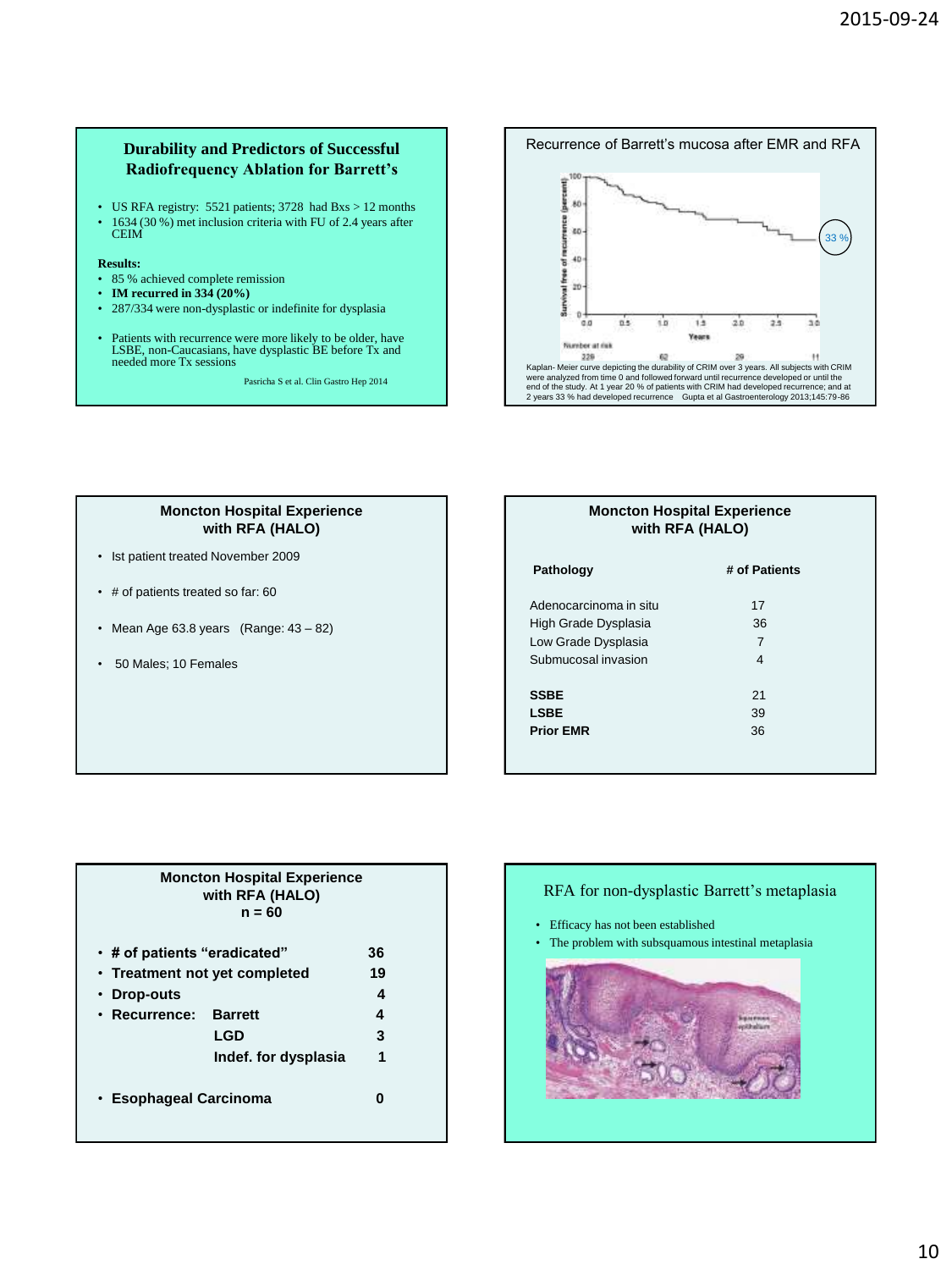



#### **Cryoablation**

- Cycles of rapid freezing and thawing resulting in tissue destruction, fracturing of cell membranes and denaturation of proteins
- Non-contact
- Liquid nitrogen or CO2 sprayed onto mucosa
- Cryospray Ablation System : liquid nitrogen (-196 C)
- Includes a 16 F orogastric decompression tube
- 20 sec cycle of deep freeze followed by thawing for 60 secs
- Typically 3 4 sessions
- Strictures 3 %; Chest pain 2 %

#### Cryo-ablation using liquid Nitrogen spray Temp – 196 C







# Summary

- Barrett's esophagus is not rare and is a pre-malignant lesion for which we should screen
- Endoscopic surveillance seems reasonable once identified
- Patients with LGD need expert assessment and careful follow-up
- Ablation is effective and low risk for patients with HGD and LGD
- RFA is safe and effective but recurrence of disease mandates careful endoscopic follow-up
- RFA often needs to be combined with EMR
- The role for RFA in LGD remains controversial